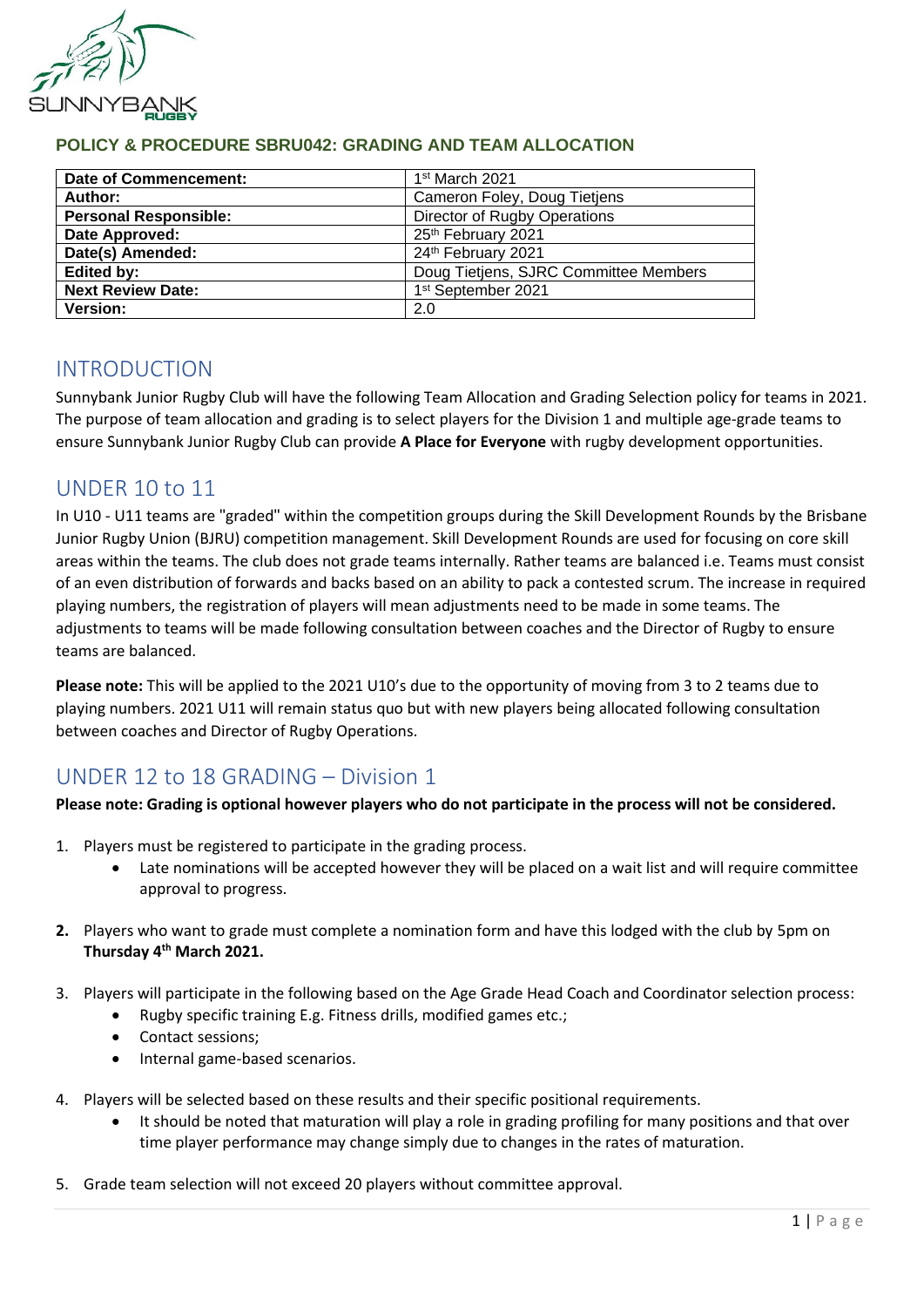

- 6. Players not selected in the graded team will be placed in a side based on the following priority:
	- If there is enough composition of previous teams and player registrations the first and preferred priority is to maintain the team structure where possible from previous years;
	- If this is not possible teams will be established based on the availability of volunteers (coaches and managers) with the team not exceeding 23 players;
	- Our priority is to have functional teams rather than dysfunctional teams with low numbers or limited positional coverage. Players will be considered based on:
		- i. Participation in the grading process;
		- ii. Earliest date of registration and payment;
		- iii. Club history.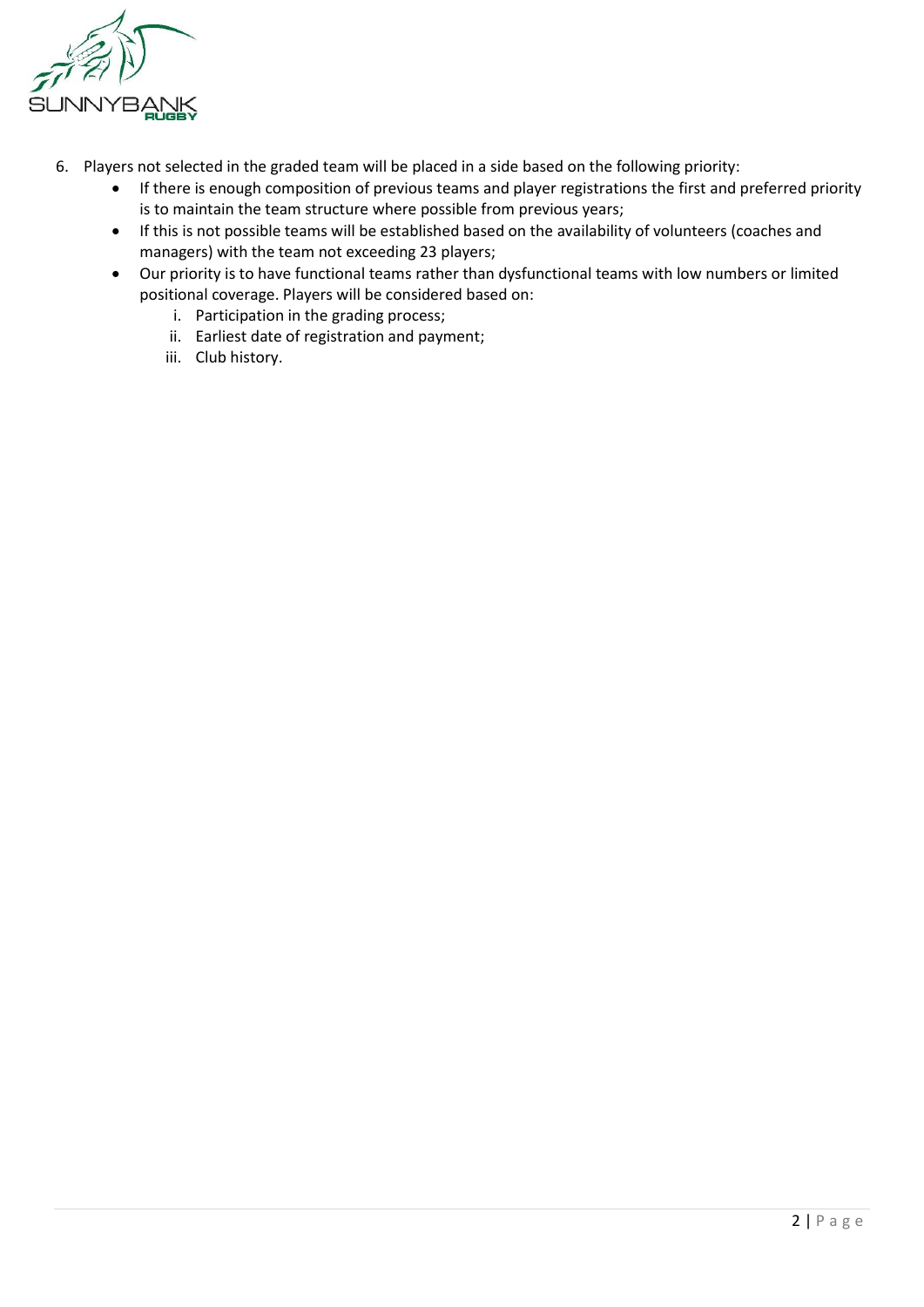

# **2021 Under 12 – 18**

#### Coaches

| <b>Age Group</b>        | <b>Head Coach &amp; Coordinator</b> |
|-------------------------|-------------------------------------|
| Under 12 Green          | Phil Broadhurst                     |
| Under 13 Green          | Mick Ramsay                         |
| Under 14 Green          | Fabio Westphal                      |
| Under 15 Green          | Warren Rapata                       |
| Under 16 Green          | Pale Feaunati                       |
| Under 18 (Junior Colts) | <b>Charles Boggs</b>                |
| U12 Girls               | Ivania Wong                         |
| U14 Girls               | Dan Felu                            |
| U16 Girls               | Shobna Moore                        |
| U18 Girls               | Ratu Maseinawa                      |

*Non-Green Team Head Coaches and Assistants will be confirmed dependent on player selections and numbers.*

## Selection Panel

The selection panel will be tasked with selecting players for the relevant age groups.

| <b>Role</b>                        | <b>Person</b>                          |
|------------------------------------|----------------------------------------|
| Age Grade Head Coach & Coordinator | See Age Grade Head Coach & Coordinator |
|                                    | Coaches                                |
| Independent Selectors              | TBC.                                   |
| <b>Selectors</b>                   | <b>Assistant Coaches</b>               |
| Junior Rugby Participation Manager | <b>Riley Martyn</b>                    |

## Grading Schedule

| Date                             | <b>Activity</b>      | <b>Notes</b>                                        |
|----------------------------------|----------------------|-----------------------------------------------------|
| Wednesday 3rd March              | <b>Training</b>      | For All Players Who are Registered for Grading.     |
|                                  |                      | For All Players Who are not Registered for Grading. |
| Thursday 4 <sup>th</sup> March   | Grading registration | All players must be registered for grading by 5pm.  |
|                                  | deadline             |                                                     |
| Friday 5 <sup>th</sup> March     | <b>Training</b>      | For All Players Who are Registered for Grading.     |
|                                  |                      | For All Players Who are not Registered for Grading. |
| Saturday 6 <sup>th</sup> March   | Game                 | Pre-season games - Caloundra - To Be Confirmed      |
| Sunday 7 <sup>th</sup> March     | Game                 | Pre-season games - Caloundra - To Be Confirmed      |
| Wednesday 10 <sup>th</sup> March | <b>Training</b>      | Physical Testing Night - Schedule to be confirmed   |
| Friday 12 <sup>th</sup> March    | <b>Training</b>      | For All Players Who are Registered for Grading.     |
|                                  |                      | For All Players Who are not Registered for Grading. |
| Sunday 14 <sup>th</sup> March    | Game                 | Pre-season game - at Redlands                       |
| Wednesday 17 <sup>th</sup> March | <b>Training</b>      | For All Players Who are Registered for Grading.     |
|                                  |                      | For All Players Who are not Registered for Grading. |
| Friday 19 <sup>th</sup> March    | <b>Training</b>      | For All Players Who are Registered for Grading.     |
|                                  |                      | For All Players Who are not Registered for Grading. |
| Sunday 21 <sup>st</sup> March    | Game                 | Pre-season game - at Souths                         |